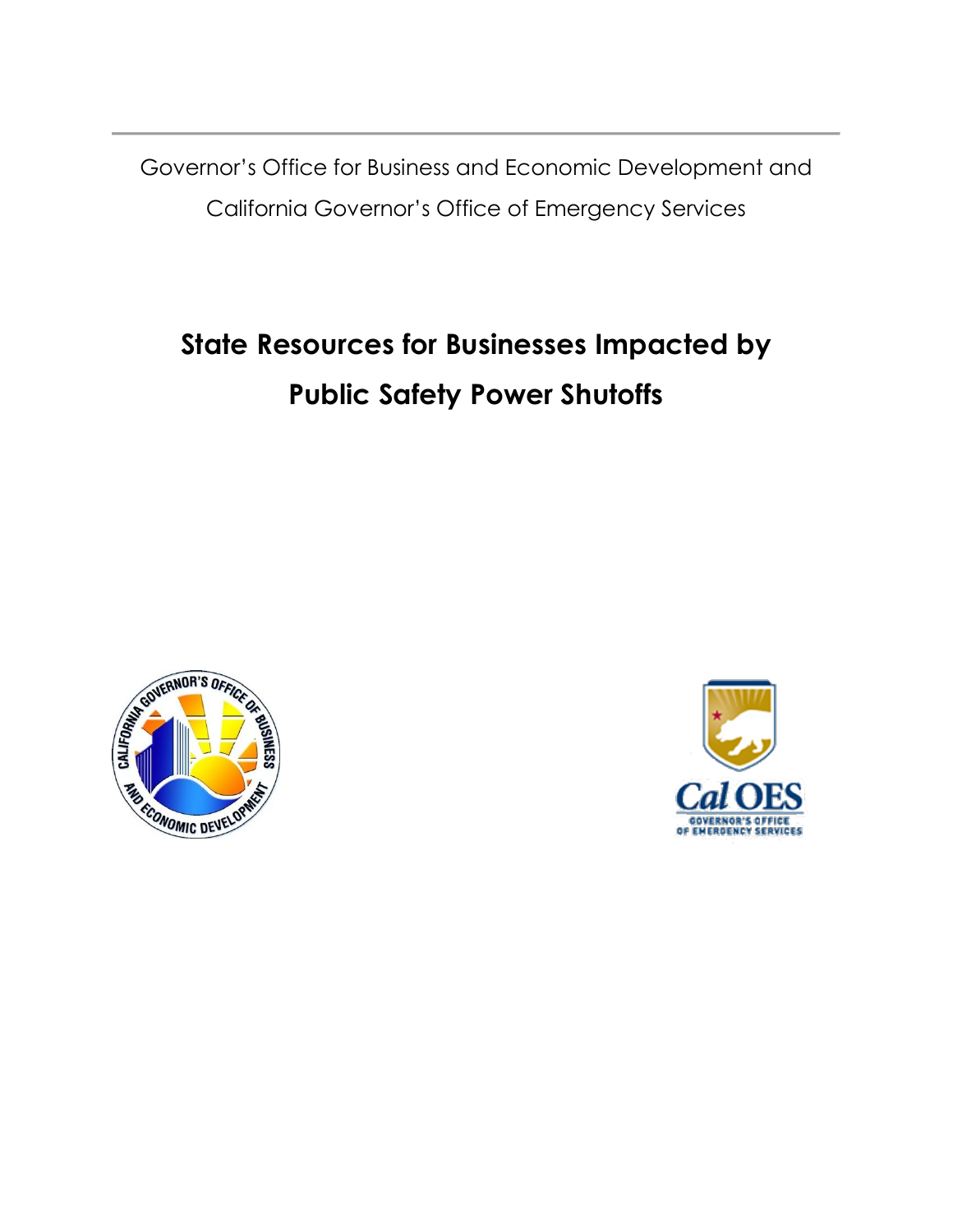## **California Assistance for Small Businesses**

Public Safety Power Shutoffs (PSPS) can be disruptive to local daily life: business operations that depend on power can be delayed, employees might be unable to get to work, revenues could be impacted, and hourly or contract workers may lose wages.

Although the PSPS event was not declared a disaster, California has a number of options for small businesses looking for ongoing assistance to access capital, expand revenues or improve operations. These programs are available at all times to help California entrepreneurs and small business owners successfully launch and grow their businesses.

At the Governor's Office of Business and Economic Development (GO-Biz), the Office of Small Business Advocate (OSBA) provides information and resources to small businesses to help them succeed in the California marketplace. OSBA can help connect you to resources for small business technical assistance, such as financing and state procurement.

GO-Biz – Small Business Advocate Contact us directly at 1-877-345-4633, or email us [here.](https://gobiz.zendesk.com/hc/en-us/requests/new) <http://businessportal.ca.gov/> <http://businessportal.ca.gov/incentives/financing-opportunities/>

IBank – Small Business Finance Center for small business financing options: <http://www.ibank.ca.gov/small-business-finance-center/>

CA Treasurer's Office – Cal CAP program for small business financing options: <https://www.treasurer.ca.gov/cpcfa/calcap/index.asp>

Through the GO-Biz Small Business Advocate, California funds a network of small business centers located throughout the state that provide free professional consulting and low-cost or free trainings and seminars to small businesses. To find your local provider, reach out to the Small Business Advocate for a complete list or use direct links below to find a local center:

[California Small Business Development Centers](https://www.californiasbdc.org/) (see full list below): [https://www.californiasbdc.org](https://www.californiasbdc.org/)

[California Women's Business Centers:](https://www.awbc.org/membership-directory) <https://www.awbc.org/membership-directory>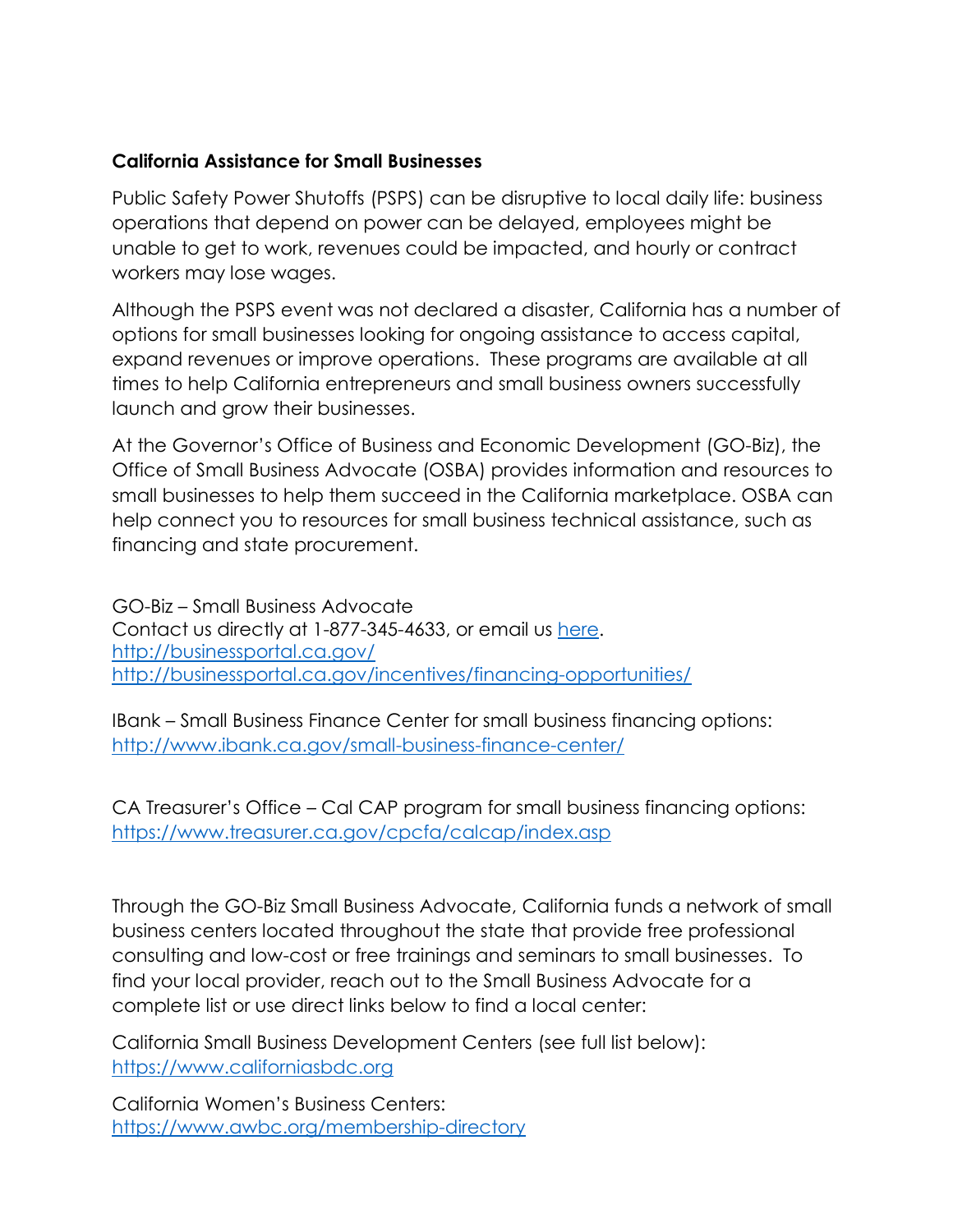[Minority Business Development Agency Business Centers](https://www.mbda.gov/businesscenters#4/34.05/-111.95) <https://www.mbda.gov/businesscenters#4/34.05/-111.95>

Veterans Business Outreach Centers: Northern California: [https://www.vbocix.org](https://www.vbocix.org/) Southern California: [https://socalvboc.org](https://socalvboc.org/)

California SBDC Network: [https://www.californiasbdc.org](https://www.californiasbdc.org/)

Alameda County SBDC Newark, CA [http://www.acsbdc.org](http://www.acsbdc.org/)

Asian Business Association SBDC San Diego, CA<http://bizdev.abasd.org/>

Bixel Exchange - Emerging Technology **Center** Los Angeles, CA <http://www.bixelexchange.com/>

Butte College SBDC Chico, CA [http://www.bcsbdc.org](http://www.bcsbdc.org/)

Cal Coastal SBDC Salinas, CA<http://calcoastalsbdc.com/>

Cal Poly CIE SBDC San Luis Obispo, CA [http://sbdc.calpoly.edu](http://sbdc.calpoly.edu/)

Capital Region SBDC Sacramento, CA [http://www.capitalregionsbdc.com](http://www.capitalregionsbdc.com/)

Coachella Valley SBDC Indio, CA [http://coachellavalleysbdc.org](http://coachellavalleysbdc.org/)

College of the Canyons SBDC Santa Clarita, CA [http://www.cocsbdc.org](http://www.cocsbdc.org/)

CONNECT SBDC San Diego, CA [http://www.connectsd.org](http://www.connectsd.org/)

Contra Costa SBDC Concord, CA [http://www.contracostasbdc.org](http://www.contracostasbdc.org/)

CSU Bakersfield SBDC Bakersfield, CA<http://www.csubsbdc.com/>

East County SBDC El Cajon, CA [http://www.sdivsbdc.org](http://www.sdivsbdc.org/)

Economic Development Corporation - Ventura County SBDC Camarillo, CA [http://www.edcsbdc.org](http://www.edcsbdc.org/)

El Camino College SBDC Hawthorne, CA [https://www.southbaysbdc.org](https://www.southbaysbdc.org/)

EPIC – SBDCtech Riverside, CA<http://sbdctech.com/EPIC/>

Imperial Valley SBDC Imperial, CA <http://www.sdivsbdc.org/IVSBDC>

Inland Empire SBDC Riverside, CA [http://inlandempiresbdc.org](http://inlandempiresbdc.org/)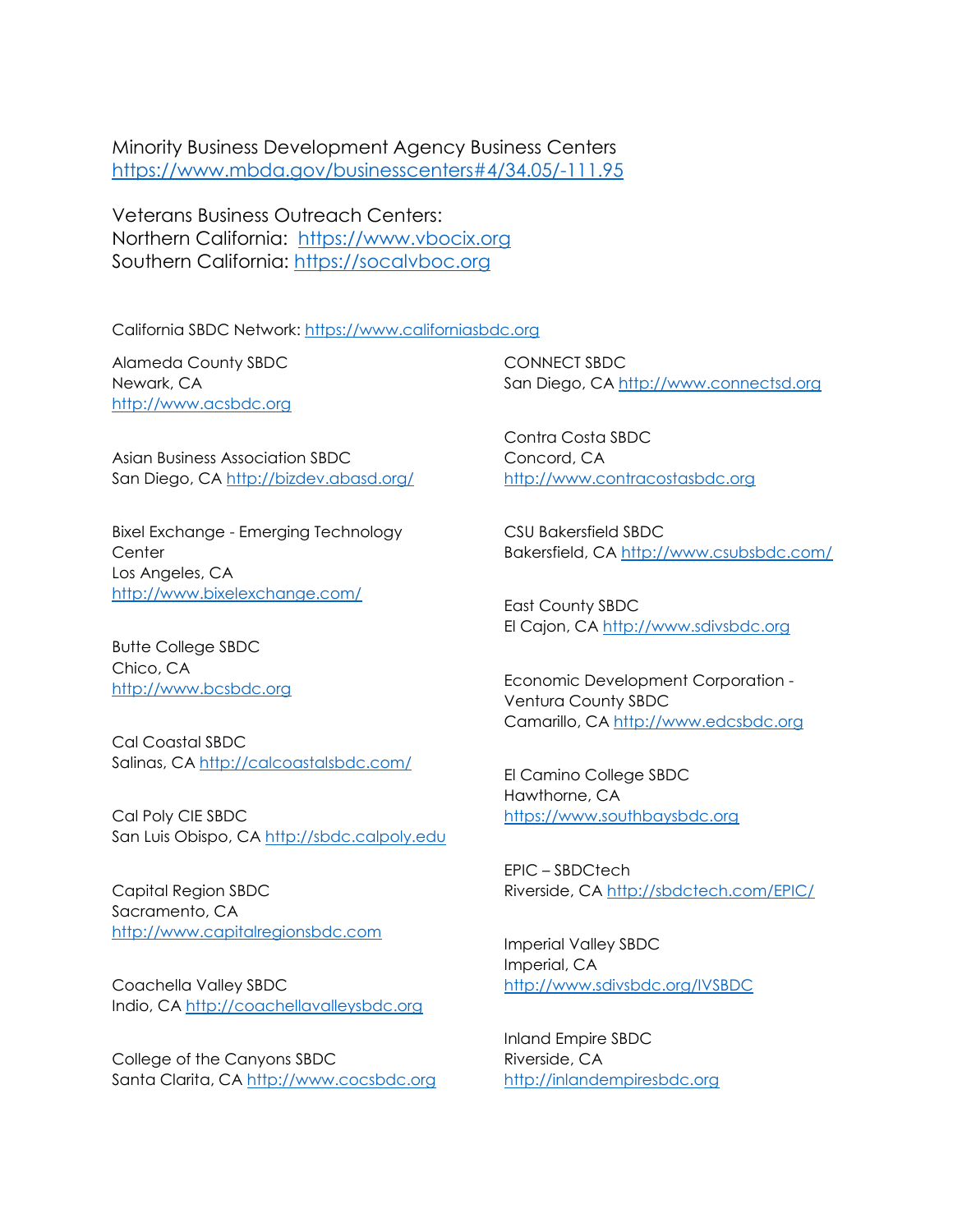International Rescue Committee (IRC) SBDC San Diego, CA [http://www.sdivsbdc.org](http://www.sdivsbdc.org/)

International Rescue Committee (IRC) SBDC El Cajon, CA [http://www.sdivsbdc.org](http://www.sdivsbdc.org/)

Launchpad – SBDCtech Aliso Viejo, CA <http://sbdctech.com/launchpad/>

Long Beach City College SBDC Long Beach, CA [http://www.longbeachsbdc.org](http://www.longbeachsbdc.org/)

Marin SBDC San Rafael, CA [http://www.marinsbdc.org](http://www.marinsbdc.org/)

Mendocino SBDC (Fort Bragg) Fort Bragg, CA<http://www.mendosbdc.org/>

Mendocino SBDC (Ukiah) Ukiah, CA<http://www.mendosbdc.org/>

Napa-Sonoma SBDC (Napa) Napa, CA [http://www.napasonomasbdc.org](http://www.napasonomasbdc.org/)

Napa-Sonoma SBDC (Sonoma) Santa Rosa, CA [http://www.napasonomasbdc.org](http://www.napasonomasbdc.org/)

North Coast SBDC Eureka, CA [http://www.northcoastsbdc.org](http://www.northcoastsbdc.org/)

North San Diego SBDC Carlsbad, CA [http://www.sdivsbdc.org](http://www.sdivsbdc.org/)

Orange County SBDC - Irvine Irvine, CA<http://smallbusinessoc.org/> Orange County SBDC - Santa Ana Santa Ana, CA <http://orangecountysbdc.org/>

Pacific Coast Regional SBDC Los Angeles, CA <http://pcrsbdc.org/>

Pasadena City College Pasadena, CA <http://pccsbdc.org/>

San Francisco SBDC San Francisco, CA [http://www.sfsbdc.org](http://www.sfsbdc.org/)

San Joaquin Delta SBDC San Joaquin, CA [http://www.sanjoaquinsbdc.org](http://www.sanjoaquinsbdc.org/)

San Mateo SBDC San Mateo, CA [http://www.sanmateosbdc.org](http://www.sanmateosbdc.org/)

Santa Cruz SBDC Aptos, CA [http://www.santacruzsbdc.org](http://www.santacruzsbdc.org/)

SBDC @ UCI Applied Innovation - Irvine, CA <http://sbdctech.com/UCIappliedinnovation>

SBDC Hispanic Satellite San Jose, CA<http://www.sbdchc.org/>

Shasta-Cascade SBDC Redding, CA [http://www.sbdcsc.org](http://www.sbdcsc.org/)

Sierra SBDC Truckee, CA [http://www.sierrasbdc.com](http://www.sierrasbdc.com/)

Silicon Valley SBDC San Jose, CA